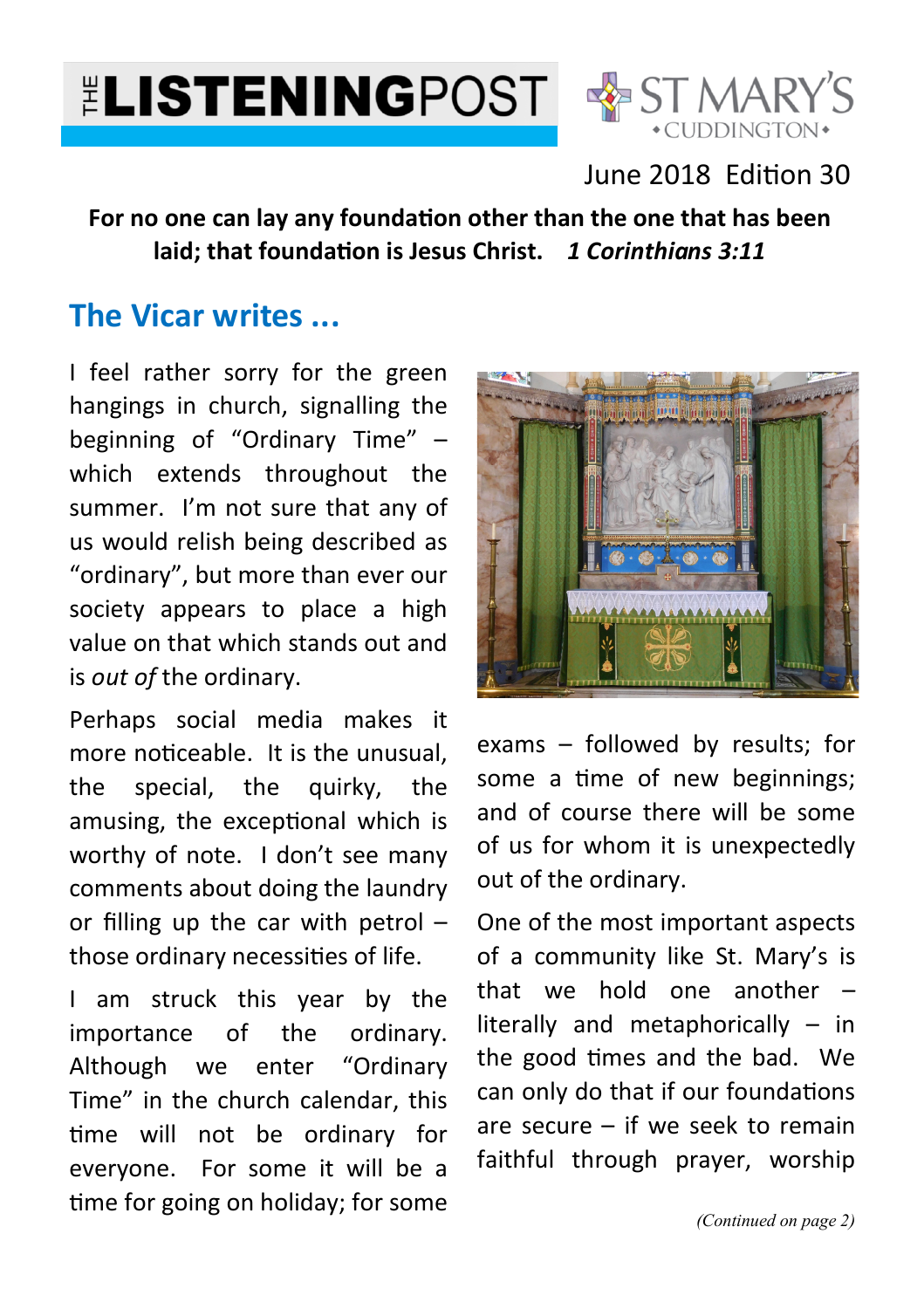and acts of service on a regular basis.

There is something about the green hangings of ordinary time that can help us to understand the importance of continuity, not as a block on change, but as the firm foundation from which we might discern the direction of God's call. And if that foundation is secure we shouldn't be battered by the unexpected, but more able to discern where God might be in the middle of it.

So perhaps "Ordinary Time" might provide some of us with an opportunity to remember the foundations of our faith and consciously spend a little extra time with God in prayer, worship, meditation or whatever it is that brings you closest to God.

### **Rev Theresa Ricketts**

# **Epsom and Ewell Foodbank**



On 10 June Jonathan Lees from Epsom and Ewell Food Bank (pictured here with the Reverend Theresa Ricketts) joined us at Café Church to tell us about the Food Bank.

Although Surrey is deemed a prosperous area there are many people who are struggling to survive on state benefits or low wages. They include people of all ages and for families the school holidays, when there are no school meals, can be an extremely difficult time.

To qualify for food, a voucher has to be obtained from Social Services or another agency and since Epsom and Ewell food bank opened 14,000 people have been provided with food.

We were thanked for the regular donations of non-perishable food that we collect at the back of church.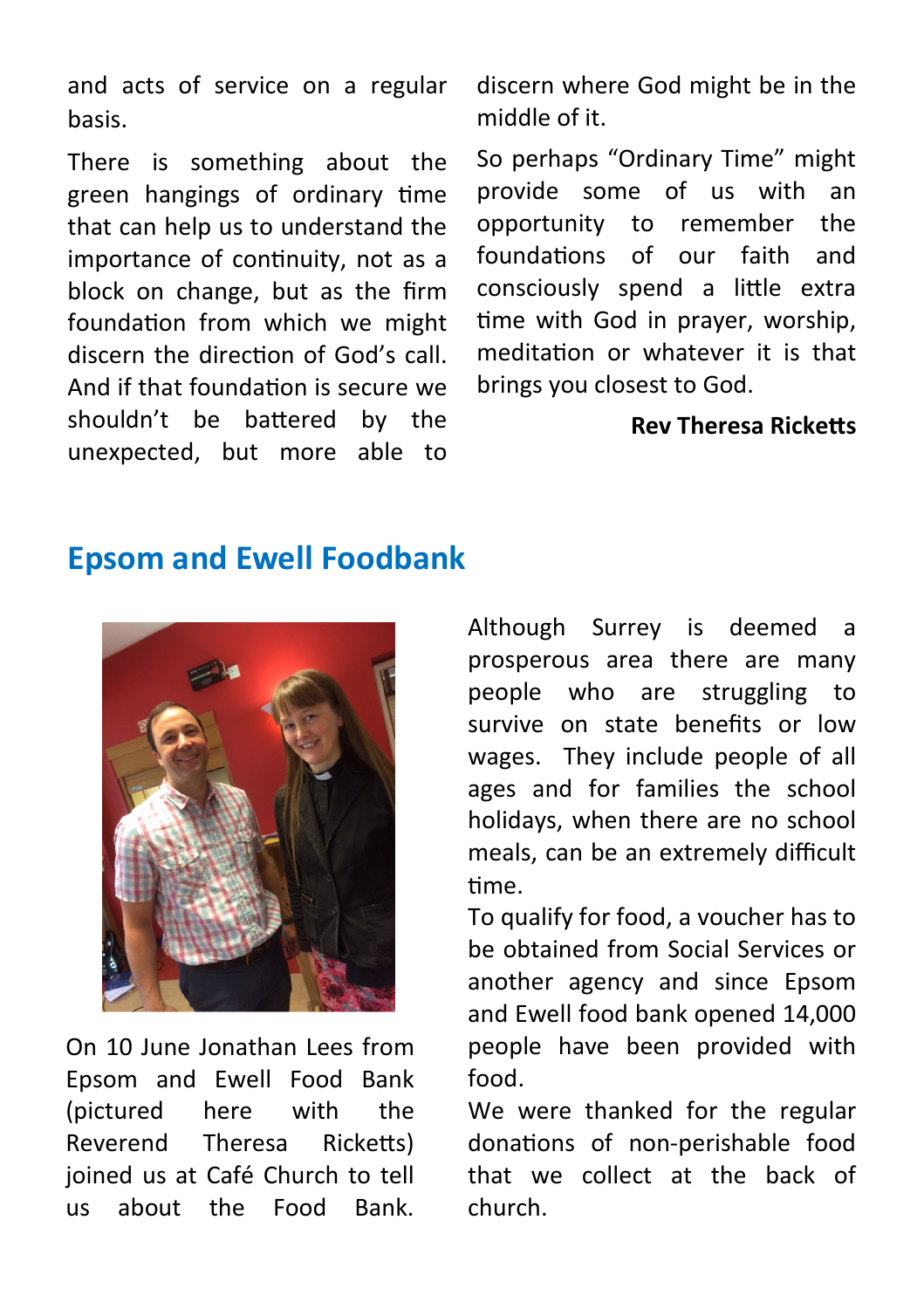## The passage of time at St Mary's: 106 years

The top picture is from David Rymill's archive and the bottom one is from my mobile 'phone this week. The Old Vicarage is very much the same but the church complex has undergone two extensions since 1912: the extension of the church adding several rows of pews, the gallery, the foyer and the imposing west door that took place in the 1950s and the addition of the church halls and office in the 1990s.

The early picture shows trees, standing like soldiers at attention, at regular intervals in St Mary's Road. Many churches had elms planted round them, and that is what I think these might be, and if so they will have succumbed to Dutch Elm Disease in the 1970s.

I am not convinced that the large tree that is seen behind the church hall in the modern picture can be seen at all in the older one and I wondered if anyone knows how it came to be there?

This large tree is a hornbeam, mistakenly iden
fied as a beech by a surveyor who carried out our last quinquennial inspection. Hornbeam is in the flowering plant genus Carpinus in the birch family



The Old Vicarage and the Church from St Mary's Road in 1912



The Old Vicarage and the Church from St Mary's Road in 2018

 Betulaceae. Hornbeam means 'hardwood tree'. It was not tradi
onally used in everyday carpentry because of its hardness but was used for carving boards, coach wheels, shoe lasts, parquet flooring and gear pegs in tradi
onal windmills. If you do know the history of our hornbeam, please let me know.

### **Linda Charlton**